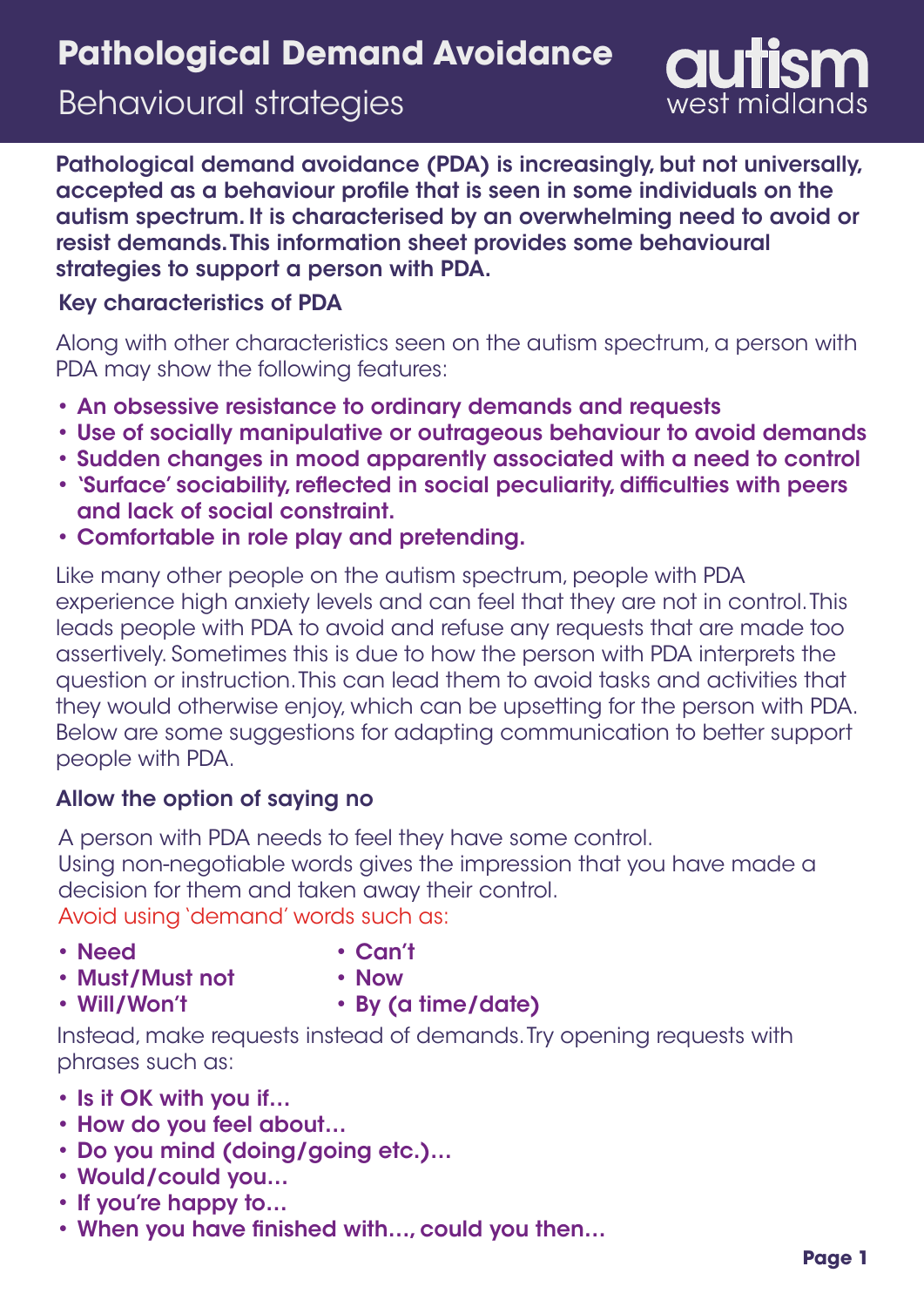# **Pathological Demand Avoidance**

Behavioural strategies



#### Allow initiative

Some people with PDA enjoy making others happy or surprising them by doing things that they know they would like. However, if we ask or remind them to do these things, we take away their ability to demonstrate kindness and consideration for others. This can be very upsetting, particularly for people who experience social difficulties. This can mean they are unable to complete the task.

If there is a way to give a hint or a vague outline instead of detailed instructions, then try this first. Try to avoid showing there is an expectation.

#### Example

Instead of "Get your Dad a present for his birthday next week", say "I'm really looking forward to seeing what you've bought for Dad's birthday next week!"

#### Share the responsibility

As well as pleasing others, feeling part of a team is important. If there are several aspects to a task, working together or sharing the responsibility can help to make the person feel useful and needed. Try using words like:

- Us
- We
- Let's
- Together

If you know that a task is particularly difficult for the individual with PDA, make sure that you show your appreciation and say thank you, as it may help to motivate them next time they need to do the task.

#### Example

"I'm so glad you came shopping with me, it was really nice to be able to go together." "Thank you for taking the time to help your brother with his homework today."

#### Example

Some people with PDA do not enjoy receiving praise or compliments, and yet crave positive attention and recognition when they have done something well. This may be because they prefer to be praised for things they have chosen to do, rather than something they can't control. Instead of commenting on a natural talent or feature, try finding something that they have control over.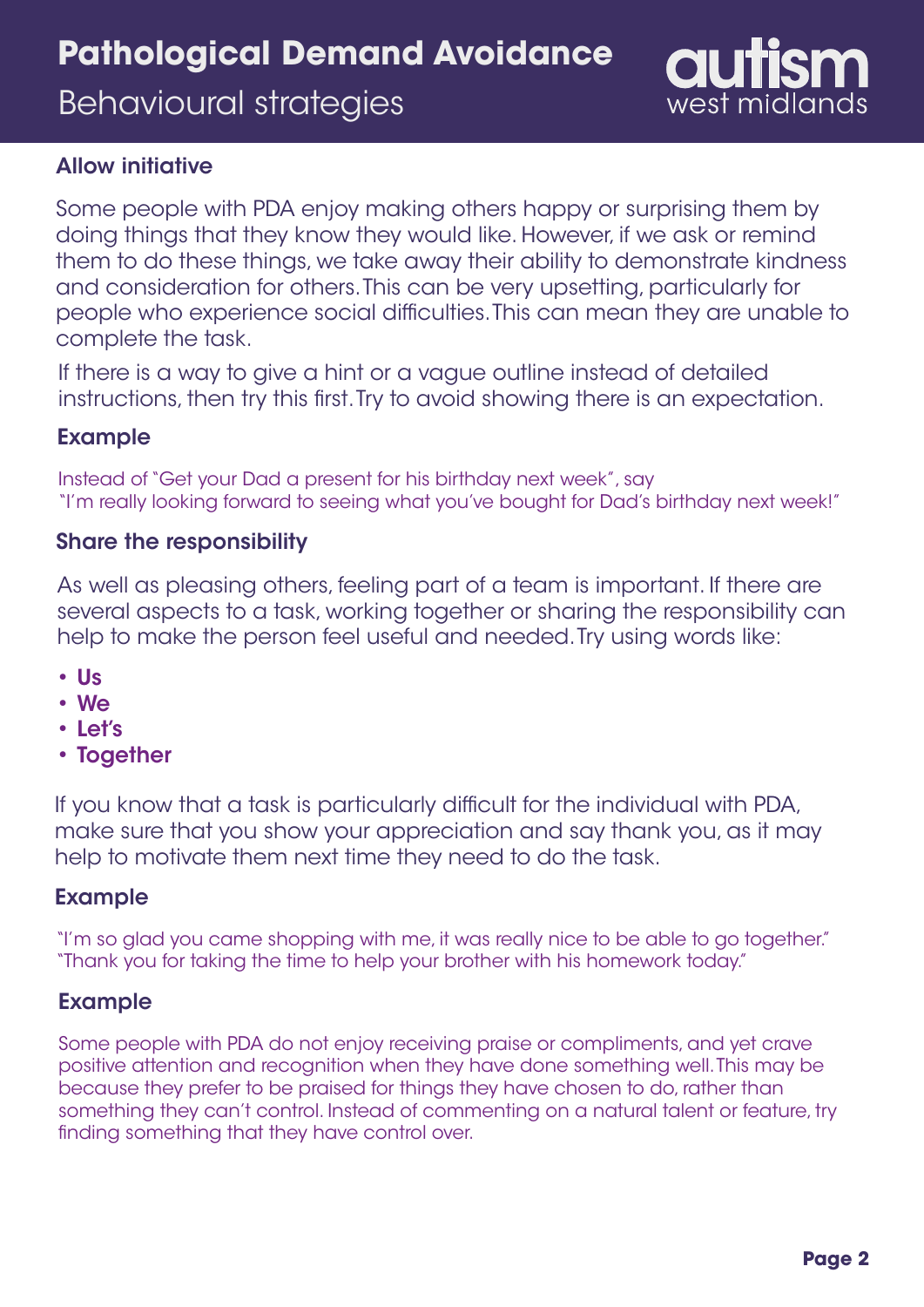# **Pathological Demand Avoidance**

Behavioural strategies



#### Example

Instead of "You are so popular", say "You are a very good friend for buying such a thoughtful birthday present for Sarah."

Instead of "You are so clever", say "Thank you for explaining that to your grandma, it has really helped her to understand."

You should also try to share these comments as your own opinion on the situation, instead of stating it as fact, which the person with PDA may see as untrue or even dishonest.

#### Example

"I think you've tried very hard today. Thank you for doing that."

"I really liked it when you helped me find my shoes."

#### Create choice

There are times when things do need to be done. In these situations, think about what the person with PDA can control, and introduce that. The activity itself is usually not an issue. However, if they feel they are being given no choice, they can be driven to say no. Instead of telling the person what will happen, try and imply it instead.

#### Example

Instead of "I want you to do some writing" say "Which colour pen would you like to use?"

Instead of "We're going out at 10.00" say "How much time do you need to get ready?"

#### Create choice

While direct, simple instructions are usually recommended for people on the autism spectrum, this lack of explanation can make people with PDA feel as though irrational demands are being made. Explaining both positive and negative consequences will give accountability and control of a situation. Where possible, use positive reinforcement rather than criticising the person or focusing on the negative.

#### Example

Instead of "It makes me feel cross when you hit me" use "It makes me happy when you're gentle."